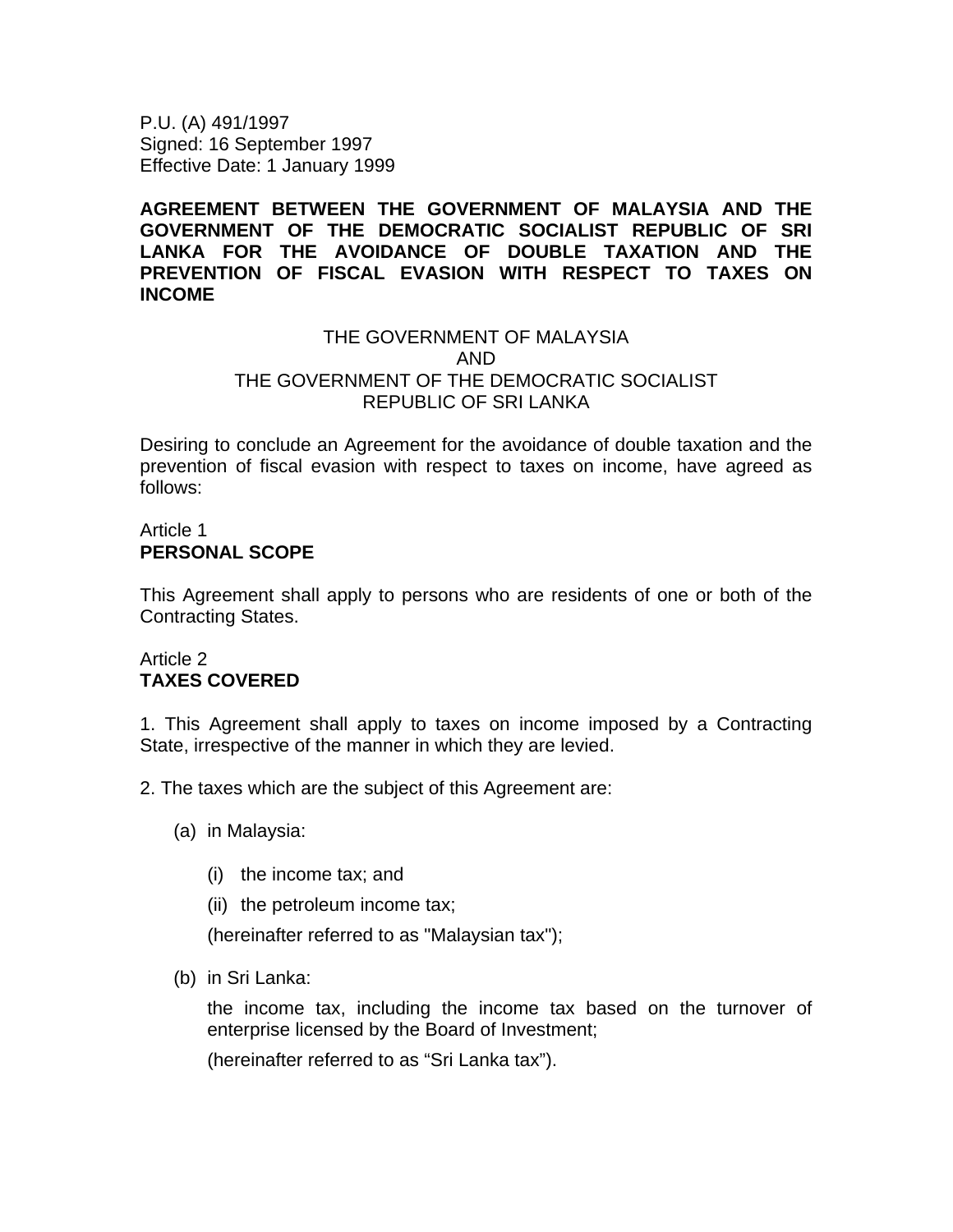3. This Agreement shall also apply to any identical or substantially similar taxes on income which are imposed after the date of signature of this Agreement in addition to, or in place of, the existing taxes. The competent authorities of the Contracting States shall notify each other of important changes which have been made in their respective taxation laws.

#### Article 3 **GENERAL DEFINITIONS**

1. In this Agreement, unless the context otherwise requires:

- (a) the term "Malaysia" means the territories of the Federation of Malaysia, the territorial waters of Malaysia and the sea-bed and subsoil of the territorial waters, and includes any area extending beyond the limits of the territorial waters of Malaysia, and the sea-bed and subsoil of any such area, which has been or may hereafter be designated under the laws of Malaysia as in accordance with international law as an area over which Malaysia has sovereign rights for the purposes of exploring and exploiting the natural resources, whether living or non-living;
- (b) the term "Sri Lanka" means the Democratic Socialist Republic of Sri Lanka, including any area outside the territorial sea of Sri Lanka which in accordance with international law has been or may hereafter be designated, under the laws of Sri Lanka concerning the Continental Shelf, as an area within which the rights of Sri Lanka with respect to the waters, sea-bed and subsoil and the natural resources may be exercised;
- (c) the terms "a Contracting State" and "the other Contracting State" mean Malaysia or Sri Lanka as the context requires;
- (d) the term "person" includes an individual, a company and any other body of persons which is treated as a person for tax purposes;
- (e) the term "company" means any body corporate or any entity which is treated as a body corporate for tax purposes;
- (f) the terms "enterprise of a Contracting State" and "enterprise of the other Contracting State" mean respectively an enterprise carried on by a resident of a Contracting State and an enterprise carried on by a resident of the other Contracting State;
- (g) the term "tax" means Malaysian tax or Sri Lanka tax, as the context requires;
- (h) the term "national" means: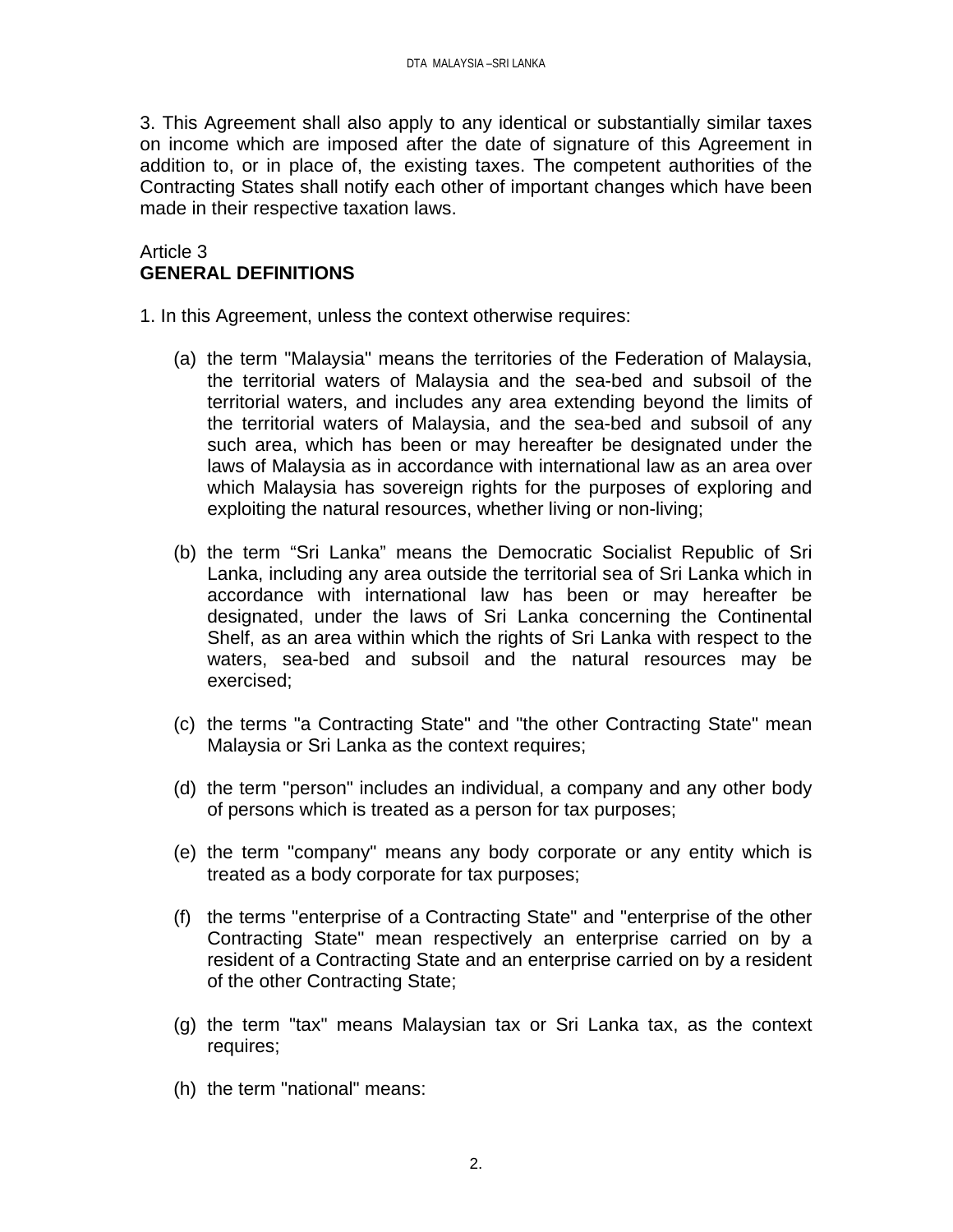- (i) any individual possessing the nationality or citizenship of a Contracting State;
- (ii) any legal person, partnership, association and any other entity deriving its status as such from the laws in force in a Contracting State;
- (i) the term "international traffic" means any transport by a ship or aircraft operated by an enterprise of a Contracting State, except when the ship or aircraft is operated solely between places in the other Contracting State;
- (j) the term "competent authority" means:
	- (i) in the case of Malaysia, the Minister of Finance or his authorised representative; and
	- (ii) in the case of Sri Lanka, the Commissioner-General of Inland Revenue.

2. In the application of this Agreement by a Contracting State, any term not defined therein shall, unless the context otherwise requires, have the meaning which it has under the law of that State concerning the taxes to which the Agreement applies.

#### Article 4 **RESIDENT**

1. For the purposes of this Agreement, the term "resident of a Contracting State" means:

- (a) in the case of Malaysia, a person who is resident in Malaysia for the purposes of Malaysian tax; and
- (b) in the case of Sri Lanka, a person who is resident in Sri Lanka for the purposes of Sri Lanka tax.

2. Where by reason of the provisions of paragraph 1 an individual is a resident of both Contracting States, then his status shall be determined in accordance with the following rules:

(a) he shall be deemed to be a resident of the State in which he has a permanent home available to him. If he has a permanent home available to him in both States, he shall be deemed to be a resident of the State with which his personal and economic relations are closer (centre of vital interests);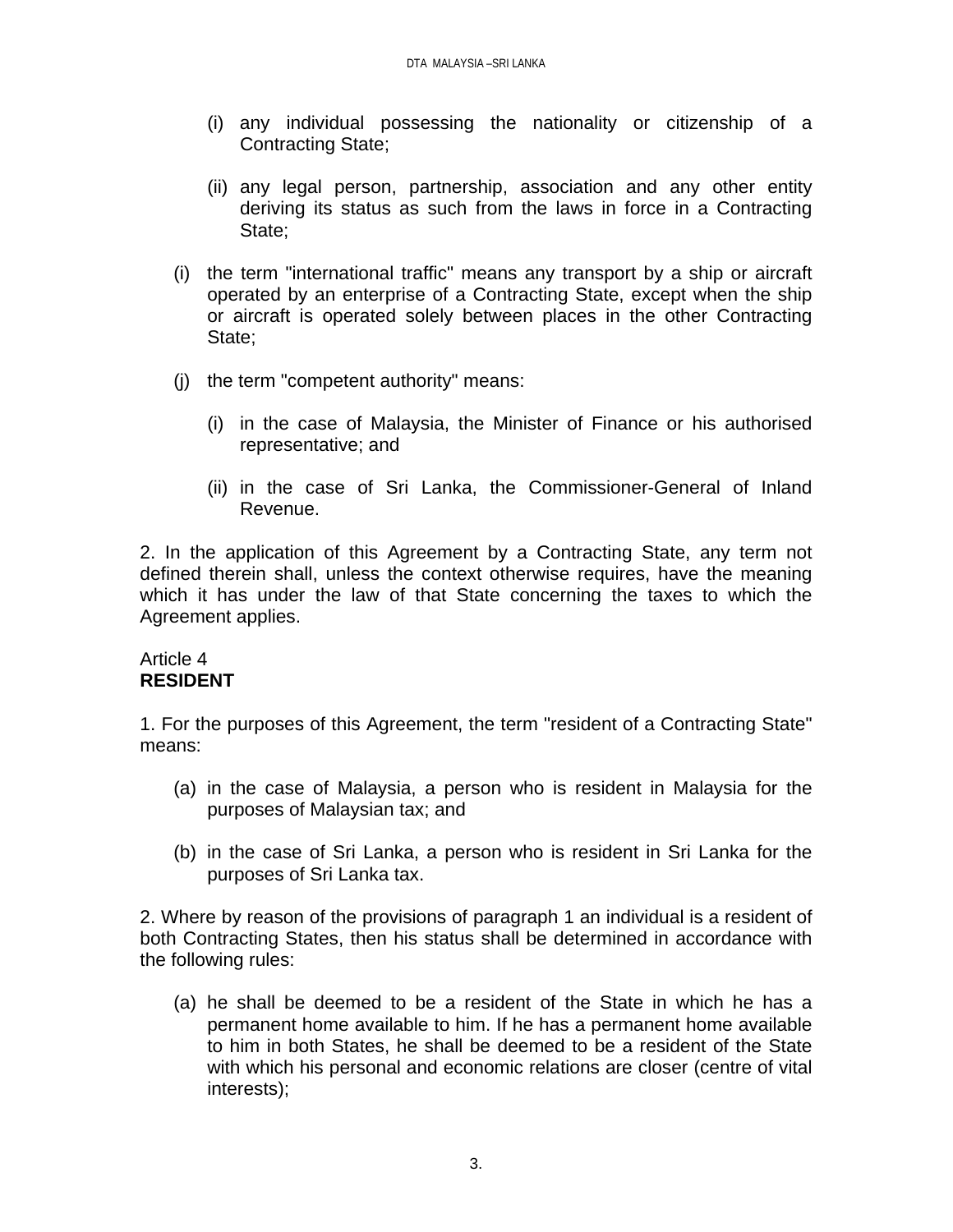- (b) if the State in which he has his centre of vital interests cannot be determined, or if he has not a permanent home available to him in either State, he shall be deemed to be a resident of the State in which he has an habitual abode;
- (c) if he has an habitual abode in both States or in neither of them, he shall be deemed to be a resident of the State of which he is a national;
- (d) if he is a national of both States or of neither of them, the competent authorities of the Contracting States shall settle the question by mutual agreement.

3. Where, by reason of the provisions of paragraph 1, a person other than an individual is a resident of both Contracting States, then it shall be deemed to be a resident of the State in which its place of effective management is situated.

#### Article 5 **PERMANENT ESTABLISHMENT**

1. For the purposes of this Agreement, the term "permanent establishment" means a fixed place of business through which the business of an enterprise is wholly or partly carried on.

- 2. The term "permanent establishment" shall include especially:
	- (a) a place of management;
	- (b) a branch;
	- (c) an office;
	- (d) a factory;
	- (e) a workshop;
	- (f) a mine, an oil or gas well, a quarry or any other place of extraction of natural resources including timber or other forest produce;
	- (g) a farm or plantation;

#### 3. The term "permanent establishment" likewise encompasses:

(a) a building site, construction, assembly or installation project, or an installation or drilling rig or ship used for the exploration or development of natural resources, including supervisory activities in connection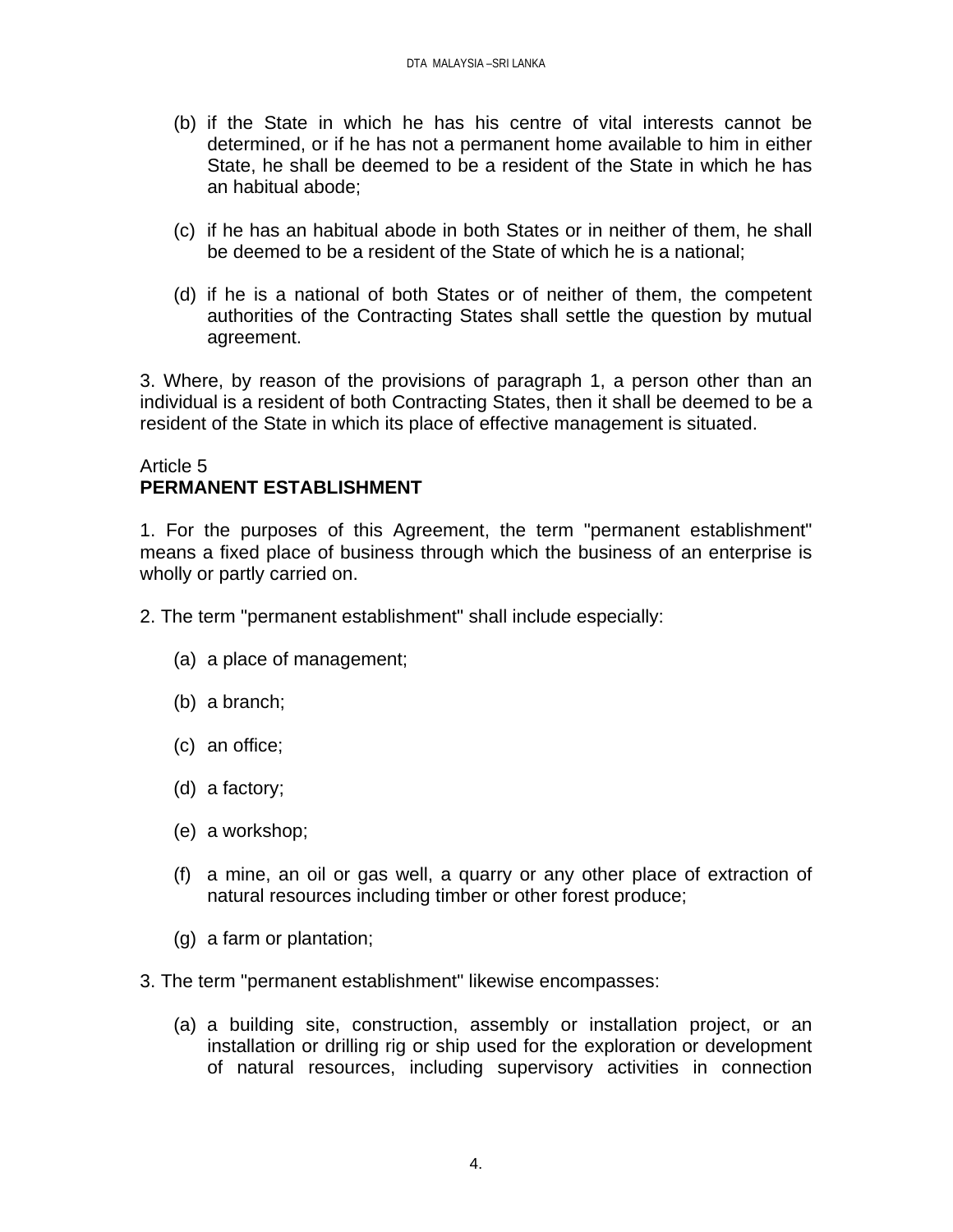therewith, but only if that site, project, use lasts or those activities last more than 183 days;

- (b) the furnishing of services, including technical, managerial or consultancy services, by an enterprise through employees or other personnel engaged by the enterprise for such purpose, but only where activities of that nature continue (for the same or a connected project) within the country for a period or periods aggregating more than 60 days within any twelve month period.
- 4. The term "permanent establishment" shall be deemed not to include:
	- (a) the use of facilities solely for the purpose of storage or display of goods or merchandise belonging to the enterprise;
	- (b) the maintenance of a stock of goods or merchandise belonging to the enterprise solely for the purpose of storage or display;
	- (c) the maintenance of a stock of goods or merchandise belonging to the enterprise solely for the purpose of processing by another enterprise;
	- (d) the maintenance of a fixed place of business solely for the purpose of purchasing goods or merchandise, or of collecting information, for the enterprise;
	- (e) the maintenance of a fixed place of business solely for the purpose of carrying on, for the enterprise, any other activity of a preparatory or auxiliary character.

5. A person (other than a broker, general commission agent or any other agent of an independent status to whom paragraph 6 applies) acting in a Contracting State on behalf of an enterprise of the other Contracting State shall be deemed to be a permanent establishment in the first-mentioned State, if:

- (a) he has, and habitually exercises in the first-mentioned State, an authority to conclude contracts in the name of the enterprise, unless his activities are limited to the purchase of goods or merchandise for the enterprise;
- (b) he maintains in the first-mentioned State a stock of goods or merchandise belonging to the enterprise from which he regularly fills orders or delivers goods on behalf of the enterprise; or
- (c) he manufactures or processes in the first-mentioned State for the enterprise goods or merchandise belonging to the enterprise.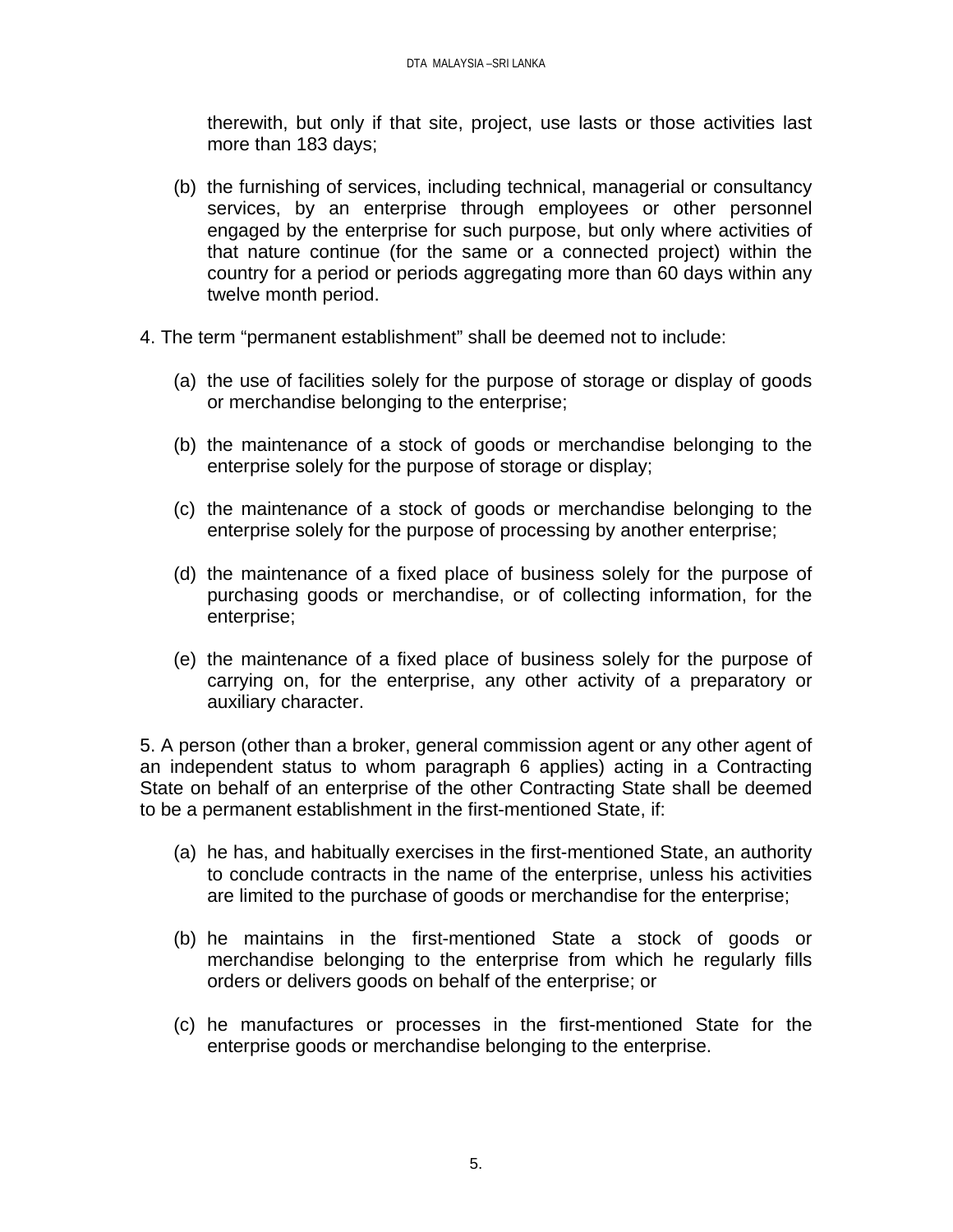6. Notwithstanding the preceding provisions of this Article, an insurance enterprise of a Contracting State shall, except with regard to reinsurance, be deemed to have a permanent establishment in the other Contracting State if it collects premiums in the territory of that other State or insures risks situated therein through a person other than an agent of an independent status to whom paragraph 7 applies.

7. An enterprise of a Contracting State shall not be deemed to have a permanent establishment in the other Contracting State merely because it carries on business in that other State through a broker, general commission agent or any other agent of an independent status, where such persons are acting in the ordinary course of their business.

However, when the activities of such an agent are devoted wholly or almost wholly on behalf of that enterprise, he shall not be considered an agent of an independent status if the transactions between the agent and the enterprise were not made under arm's length conditions.

8. The fact that a company which is a resident of a Contracting State controls or is controlled by a company which is a resident of the other Contracting State, or which carries on business in that other State (whether through a permanent establishment or otherwise), shall not of itself constitute either company a permanent establishment of the other.

## Article 6 **INCOME FROM IMMOVABLE PROPERTY**

1. Income derived by a resident of a Contracting State from immovable property situated in the other Contracting State may be taxed in that other State.

2. For the purposes of this Agreement, the term "immovable property" shall be defined in accordance with the laws of the Contracting State in which the property in question is situated. The term shall in any case include property accessory to immovable property, livestock and equipment used in agriculture and forestry, rights to which the provisions of general law respecting landed property apply, usufruct of immovable property and rights to variable or fixed payments as consideration for the working of, or the right to work, mineral deposits, oil or gas wells, quarries and other places of extracting of natural resources including timber or other forest produce. Ships, boats and aircraft shall not be regarded as immovable property.

3. The provisions of paragraph 1 shall apply to income derived from the direct use, letting, or use in any other form of immovable property.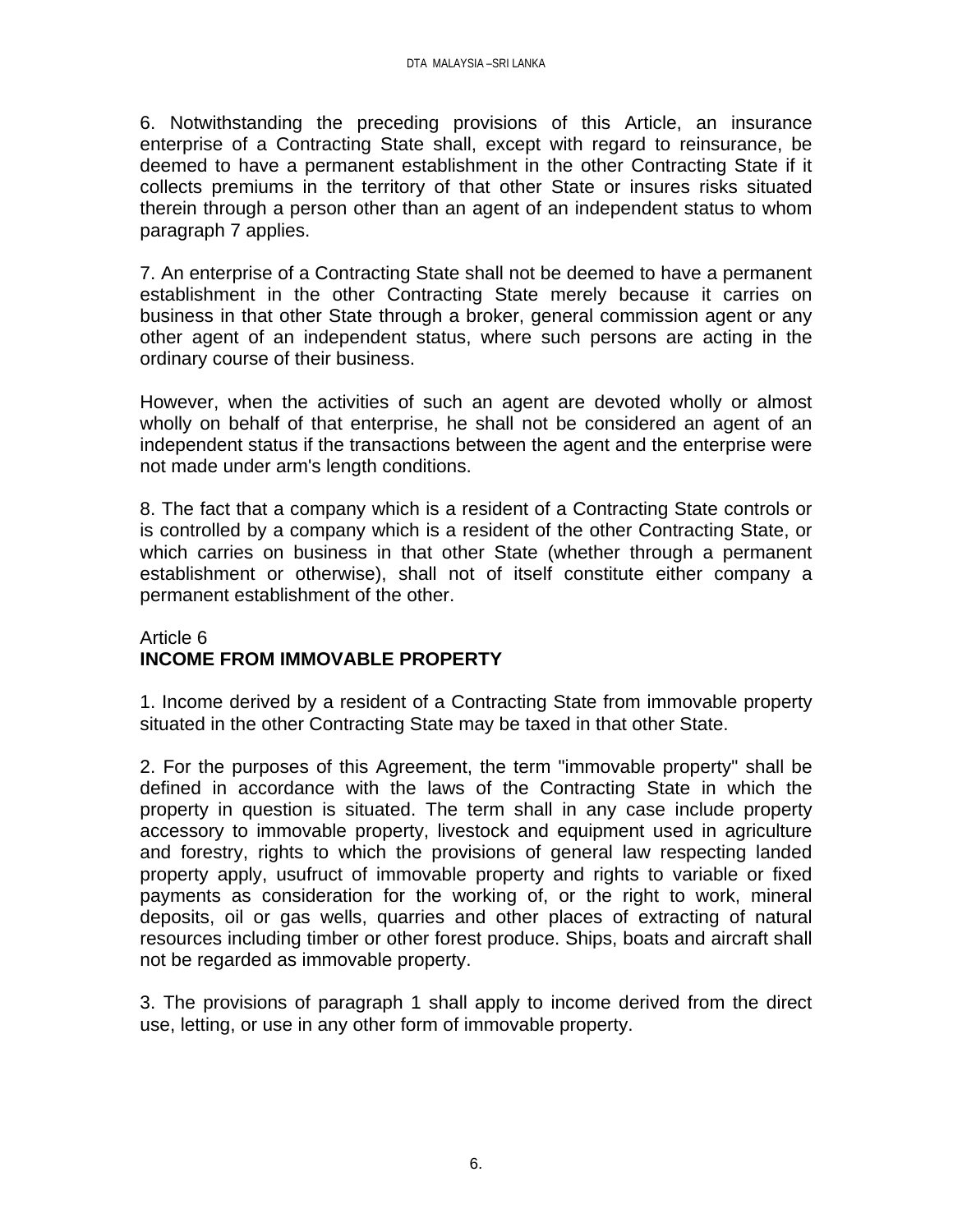4. The provisions of paragraphs 1 and 3 shall also apply to the income from immovable property of an enterprise and to income from immovable property used for the performance of independent personal services.

### Article 7 **BUSINESS PROFITS**

1. The profits of an enterprise of a Contracting State shall be taxable only in that State unless the enterprise carries on business in the other Contracting State through a permanent establishment situated therein. If the enterprise carries on business as aforesaid, the profits of the enterprise may be taxed in the other State but only on so much of them as is attributable to that permanent establishment.

2. Subject to the provisions of paragraph 3, where an enterprise of a Contracting State carries on business in the other Contracting State through a permanent establishment situated therein, there shall in each Contracting State be attributed to that permanent establishment the profits which it might be expected to make if it were a distinct and separate enterprise engaged in the same or similar activities under the same or similar conditions and dealing wholly independently with the enterprise of which it is a permanent establishment.

3. In determining the profits of a permanent establishment, there shall be allowed as deductions all expenses incurred including executive and general administrative expenses, which would be deductible if the permanent establishment were an independent enterprise, insofar as they are reasonably allocable to the permanent establishment, whether incurred in the State in which the permanent establishment is situated or elsewhere.

4. If the information available to the competent authority is inadequate to determine the profits to be attributed to the permanent establishment of an enterprise, nothing in this Article shall affect the application of any law of that State relating to the determination of the tax liability of a person by the exercise of a discretion or the making of an estimate by the competent authority, provided that the law shall be applied, so far as the information available to the competent authority permits, in accordance with the principles of this Article.

5. No profits shall be attributed to a permanent establishment by reason of the mere purchase by that permanent establishment of goods or merchandise for the enterprise.

6. For the purposes of the preceding paragraphs, the profits to be attributed to the permanent establishment shall be determined by the same method year by year unless there is good and sufficient reason to the contrary.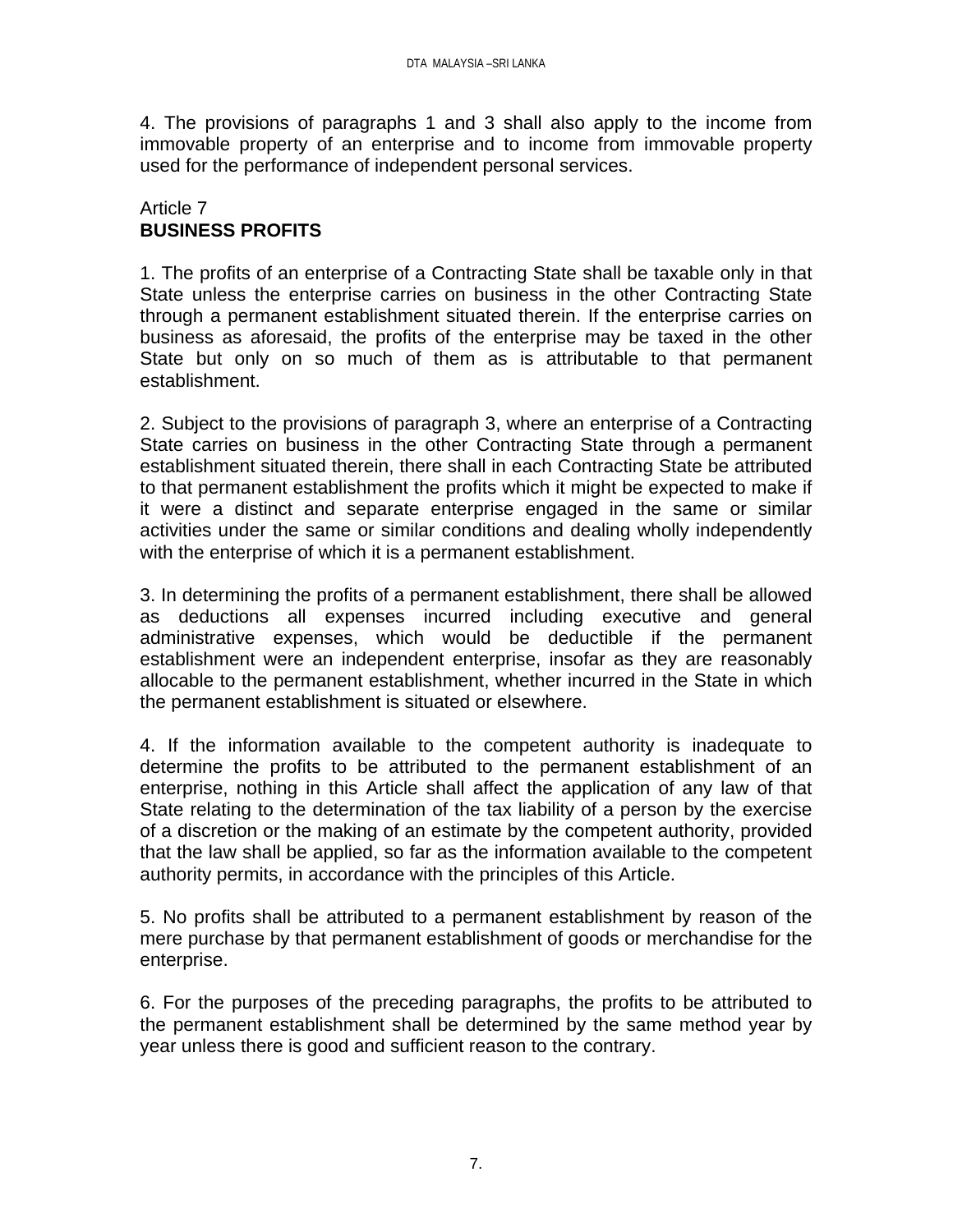7. Where profits include items of income which are dealt with separately in other Articles of this Agreement, then the provisions of those Articles shall not be affected by the provisions of this Article.

### Article 8 **SHIPPING AND AIR TRANSPORT**

1. Profits derived by an enterprise of a Contracting State from the operation of ship or aircraft in international traffic shall be taxable only in that State.

2. Notwithstanding the provisions of paragraph 1, profit derived from the operation of ships in international traffic may be taxed in the Contracting State in which such operation is carried on, but the tax chargeable in that State on such profits shall be reduced by an amount equal to 50 per cent of such tax.

3. The provision of paragraphs 1 and 2 shall also apply to profits from the participation in a pool, a joint business or an international operating agency of any kind by such enterprise engaged in the operation of ships or aircraft in international traffic.

### Article 9 **ASSOCIATED ENTERPRISES**

Where --

- (a) an enterprise of a Contracting State participates directly or indirectly in the management, control or capital of an enterprise of the other Contracting State, or
- (b) the same persons participate directly or indirectly in the management, control or capital of an enterprise of a Contracting State and an enterprise of the other Contracting State, and in either case conditions are made or imposed between the two enterprises in their commercial or financial relations which differ from those which would be made between independent enterprises, then any profits which would, but for those conditions, have accrued to one of the enterprises, but, by reason of those conditions, have not so accrued, may be included in the profits of that enterprise and taxed accordingly.

#### Article 10 **DIVIDENDS**

1. Dividends paid by a company which is a resident of a Contracting State to a resident of the other Contracting State may be taxed in that other State.

2. Dividends paid by a company which is a resident of Sri Lanka to a resident of Malaysia may be taxed in Sri Lanka in accordance with the laws of Sri Lanka, but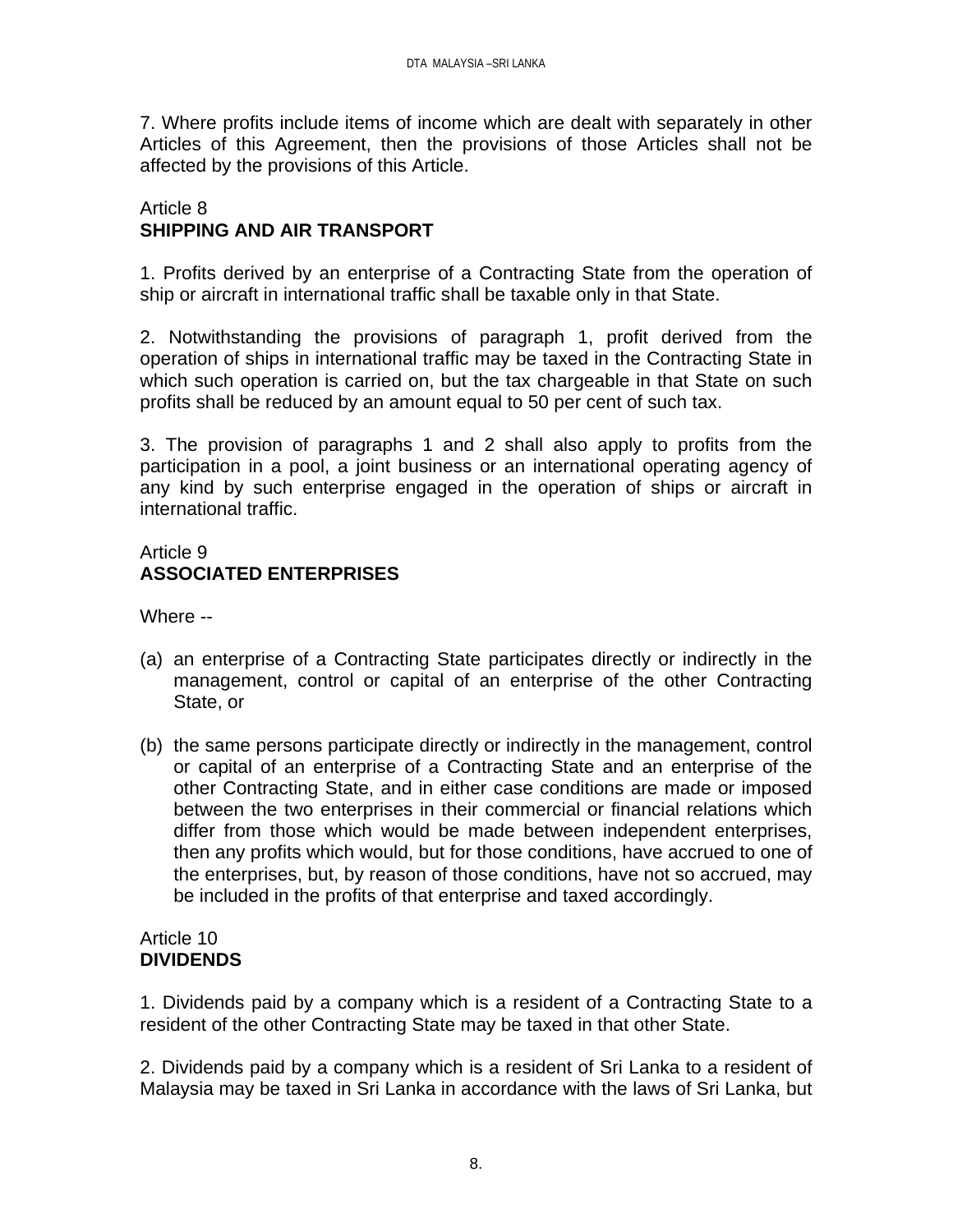if the recipient is the beneficial owner of the dividends the tax so charged shall not exceed 15 per cent of the gross amount of the dividends.

3. Dividends paid by a company which is a resident of Malaysia to a resident of Sri Lanka who is the beneficial owner thereof shall be exempt from any tax in Malaysia which is chargeable on dividends in addition to the tax chargeable in respect of the income of the company. Nothing in this paragraph shall affect the provisions of the Malaysian law under which the tax in respect of a dividend paid by a company which is a resident of Malaysia from which tax has been, or has deemed to be, deducted may be adjusted by reference to the rate of tax appropriate to the Malaysian year of assessment immediately following that in which the dividend was paid.

4. The term "dividends" as used in this Article means income from shares or other rights, not being debt-claims, participating in profits, as well as income from other corporate rights which is subjected to the same taxation treatment as income from shares by the laws of the State of which the company making the distribution is a resident.

5. The provisions of paragraphs 1, 2 and 3 shall not apply if the beneficial owner of the dividends, being a resident of a Contracting State, carries on business in the other Contracting State, of which the company paying the dividends is a resident, through a permanent establishment situated therein, and the holding in respect of which the dividends are paid is effectively connected with such permanent establishment. In such a case, the provisions of Article 7 shall apply.

6. Where a company which is a resident of a Contracting State derives income or profits from the other Contracting State, that other State may not impose any tax on the dividends paid by the company to persons who are not residents of that other State, or subject the company's undistributed profits to a tax on undistributed profits, even if the dividends paid or the undistributed profits consist wholly or partly of income or profits arising in that other State.

#### Article 11 **INTEREST**

1. Interest arising in a Contracting State and paid to a resident of the other Contracting State may be taxed in that other State.

2. However, such interest may also be taxed in the Contracting State in which it arises, and according to the laws of that State, but if the recipient is the beneficial owner of the interest the tax so charged shall not exceed 10 per cent of the gross amount of the interest.

3. Notwithstanding the provisions of paragraph 2, interest to which a resident of Sri Lanka is beneficially entitled shall be exempt from Malaysian tax in the loan or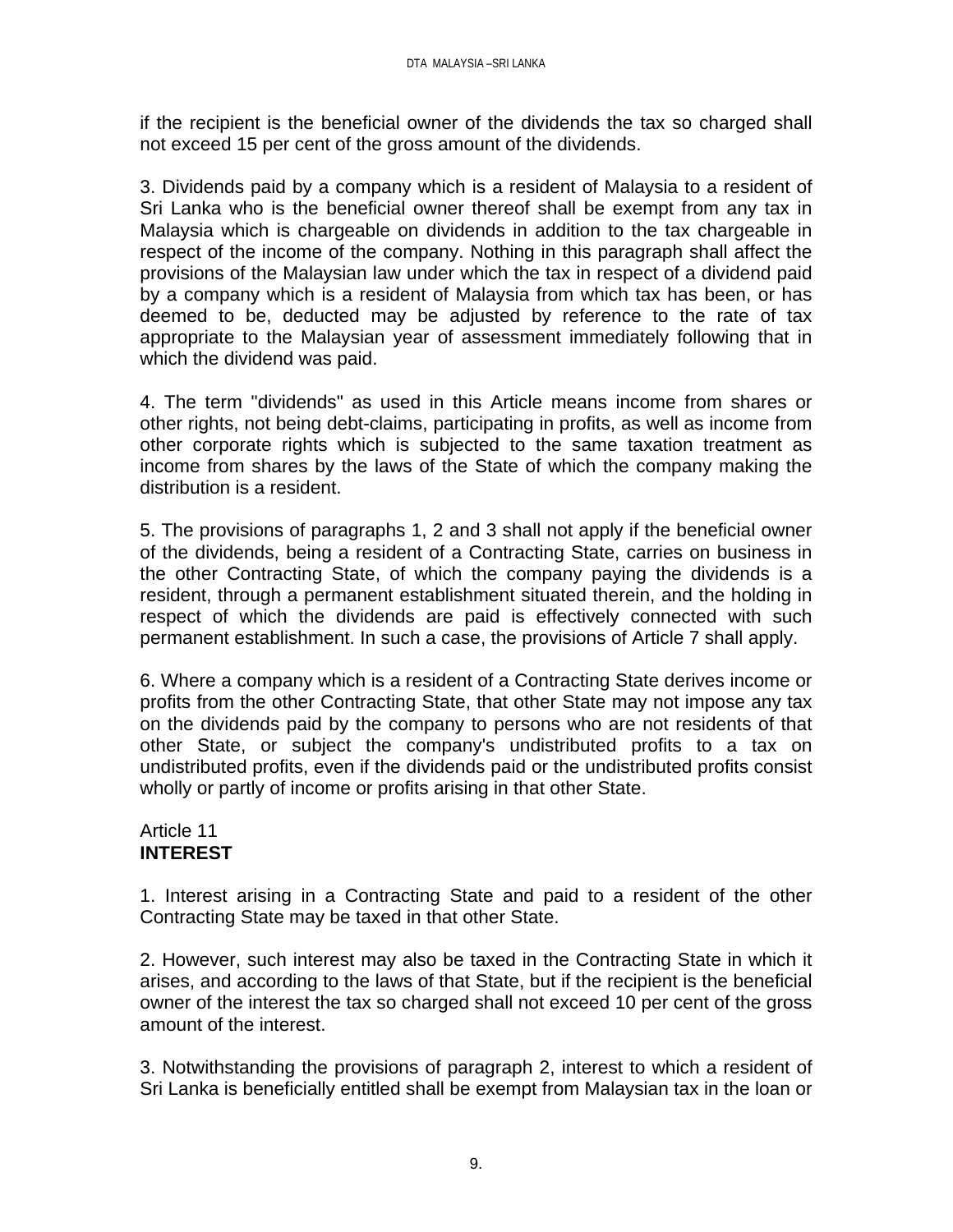other indebtedness in respect of which the interest is paid is an approved loan as defined in section 2(1) of the Income Tax Act, 1967 of Malaysia.

4. Notwithstanding the provisions of paragraphs 2 and 3, the Government of a Contracting State shall be exempt from tax in the other Contracting State in respect of interest derived by the Government from that other State.

- 5. For the purposes of paragraph 4, the term "Government":
	- (a) in the case of Malaysia means the Government of Malaysia and shall include:
		- (i) the governments of the States;
		- (ii) the local authorities;
		- (iii) the statutory bodies;
		- (iv) the Export-Import Bank of Malaysia Berhad (Exim Bank);
		- (v) the Bank Negara Malaysia; and
		- (vi) such institutions, the capital of which is wholly owned by the Government of Malaysia, the local authorities or the statutory body thereof, as may be agreed upon from time to time between the competent authorities of the Contracting States;
	- (b) in the case of Sri Lanka means the Government of Sri Lanka and shall include:
		- (i) the Central Bank of Sri Lanka;
		- (ii) the local authorities;
		- (iii) the statutory bodies; and
		- (iv) such institutions, the capital of which is wholly owned by the Government of Sri Lanka, the local authorities or the statutory bodies thereof, as may be agreed upon from time to time between the competent authorities of the Contracting States.

6. The term "interest" as used in this Article means income from debt claims of every kind, whether or not secured by mortgage, and whether or not carrying a right to participate in the debtor's profits, and in particular, income from government securities and income from bonds or debentures.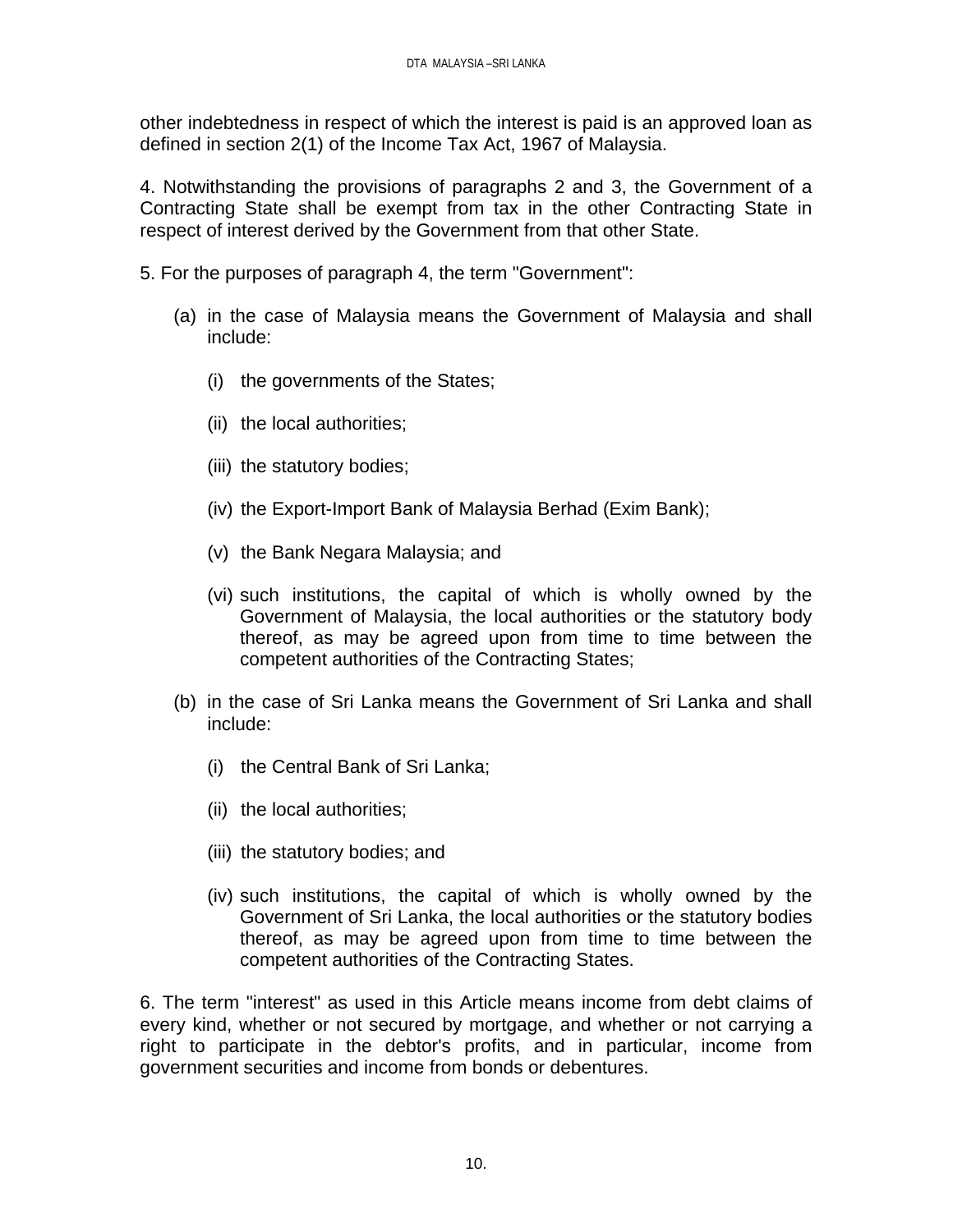7. The provisions of paragraphs 1, 2 and 3 shall not apply if the beneficial owner of the interest, being a resident of a Contracting State, carries on business in the other Contracting State in which the interest arises, through a permanent establishment situated therein, and the debt-claim in respect of which the interest is paid is effectively connected with such permanent establishment. In such a case, the provisions of Article 7 shall apply.

8. Interest shall be deemed to arise in a Contracting State when the payer is that State itself, a political subdivision, a local authority or a statutory body thereof, or a resident of that State. Where, however, the person paying the interest, whether he is a resident of a Contracting State or not, has in a Contracting State a permanent establishment in connection with which the indebtedness on which the interest is paid was incurred, and such interest is borne by such permanent establishment, then such interest shall be deemed to arise in the State in which the permanent establishment is situated.

9. Where, by reason of a special relationship between the payer and the beneficial owner or between both of them and some other person, the amount of the interest paid, having regard to the debt-claim for which it is paid, exceeds the amount which would have been agreed upon by the payer and the beneficial owner in the absence of such relationship, the provisions of this Article shall apply only to the last-mentioned amount. In that case, the excess part of the payments shall remain taxable according to the laws of each Contracting State, due regard being had to the other provisions of this Agreement.

### Article 12 **ROYALTIES**

1. Royalties arising in a Contracting State and paid to a resident of the other Contracting State may be taxed in that other State.

2. However, such royalties may also be taxed in the Contracting State in which they arise, and according to the laws of that State, but if the recipient is the beneficial owner of the royalties, the tax so charged shall not exceed 10 per cent of the gross amount of the royalties.

3. The term "royalties" as used in this Article means payments of any kind received as a consideration for:

(a) the use of, or the right to use, any patent, trade mark, design or model, plan, secret formula or process, or any copyright of scientific work, or for the use of, or the right to use, industrial, commercial, or scientific equipment, or for information concerning industrial, commercial or scientific experience;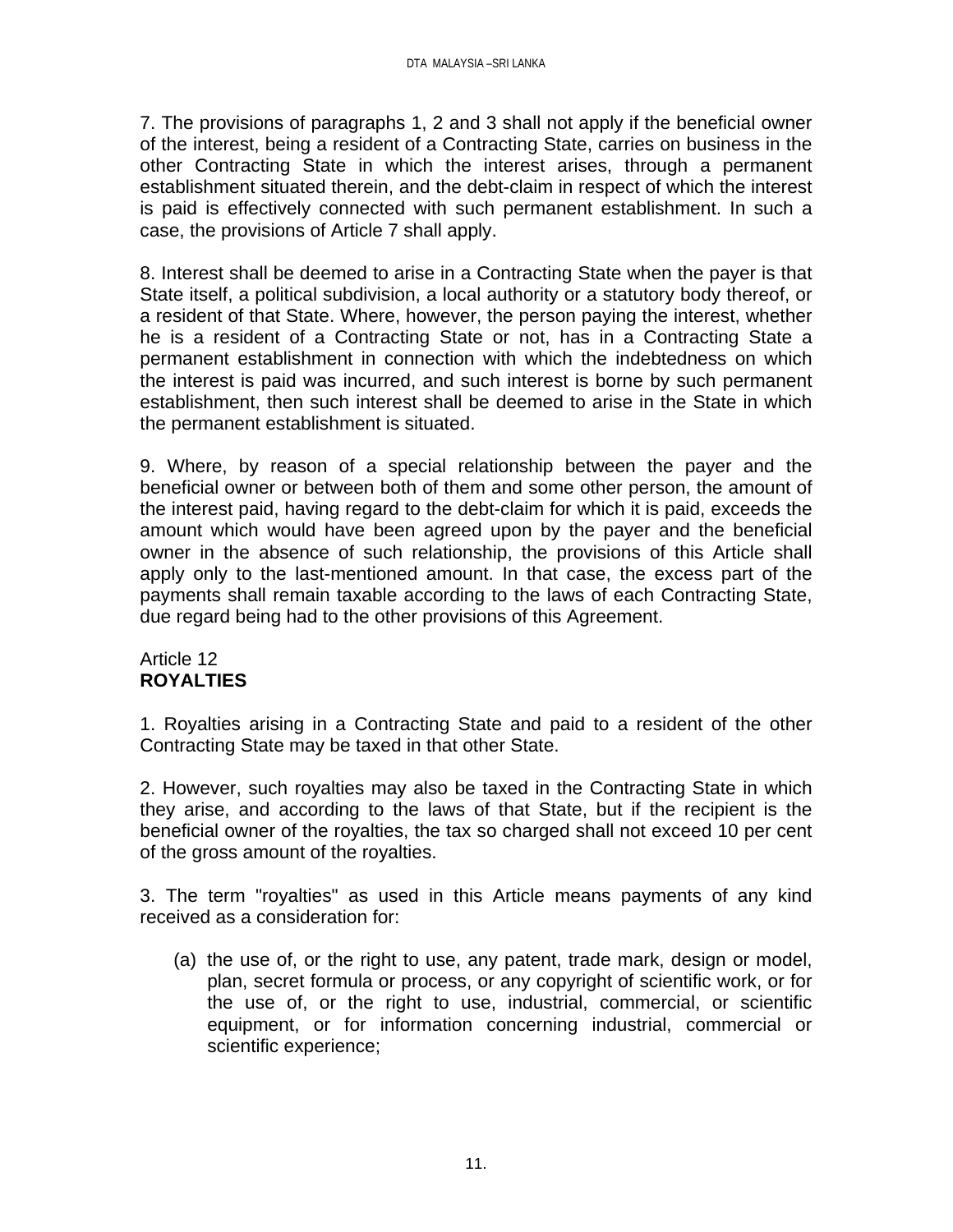(b) the use of, or the right to use, cinematograph films, or tapes for radio or television broadcasting, any copyright of literary or artistic work.

4. The provisions of paragraphs 1 and 2 shall not apply if the beneficial owner of the royalties, being a resident of a Contracting State, carries on business in the other Contracting State in which the royalties arise through a permanent establishment situated therein, and the right or property in respect of which the royalties are paid is effectively connected with such permanent establishment. In such a case, the provisions of Article 7 shall apply.

5. Royalties shall be deemed to arise in a Contracting State when the payer is that State itself, a political subdivision, a local authority or a statutory body thereof, or a resident of that State. Where, however, the person paying such royalties, whether he is a resident of a Contracting State or not, has in a Contracting State a permanent establishment in connection with which the obligation to pay the royalties was incurred, and such royalties are borne by such permanent establishment, then such royalties shall be deemed to arise in the State in which the permanent establishment is situated.

6. Where, by reason of a special relationship between the payer and the beneficial owner or between both of them and some other person, the amount of the royalties paid, having regard to the use, right or information for which they are paid, exceeds the amount which would have been agreed upon by the payer and the beneficial owner in the absence of such relationship, the provisions of this Article shall apply only to the last-mentioned amount. In such a case, the excess part of the payments shall remain taxable according to the laws of each Contracting State, due regard being had to the other provisions of this Agreement.

#### Article 13

## **GAINS FROM THE ALIENATION OF PROPERTY**

1. Gains derived by a resident of a Contracting State from the alienation of immovable property referred to in Article 6 and situated in the other Contracting State may be taxed in that other State.

2. Gains from the alienation of movable property forming part of the business property of a permanent establishment which an enterprise of a Contracting State has in the other Contracting State or of movable property available to a resident of a Contracting State in the other Contracting State for the purpose of performing professional services, including such gains from the alienation of such a permanent establishment (alone or together with the whole enterprise) may be taxed in that other State.

3. Gains from the alienation of ships or aircraft operated by an enterprise of a Contracting State in international traffic and movable property pertaining to the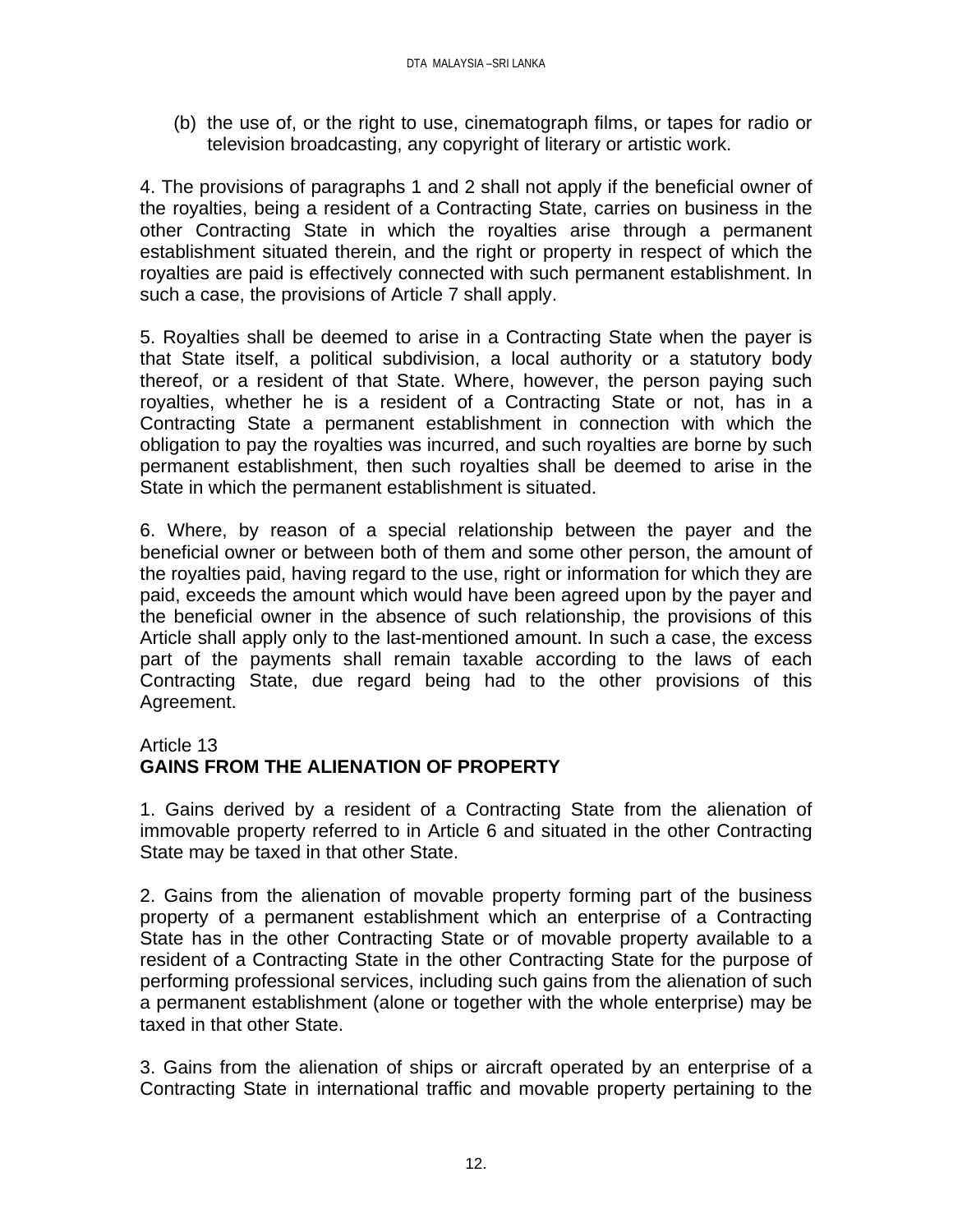operation of such ships or aircraft shall be taxable only in the State of which the enterprise is a resident.

4. Gains from the alienation of stocks and shares of a company representing a participation of 25 per cent or more of the issued capital of that company may be taxed in the Contracting State in which they have been issued.

5. Gains from the alienation of any property or assets, other than that referred to in paragraphs 1, 2, 3 and 4 shall be taxable only in the Contracting State of which the alienator is a resident.

#### Article 14 **INDEPENDENT PERSONAL SERVICES**

1. Income derived by a resident of a Contracting State in respect of professional services or other independent activities of a similar character shall be taxable only in that State. However, in the following circumstances such income may be taxed in the other Contracting State:

- (a) if his stay in the other State is for a period or periods amounting to or exceeding in the aggregate 183 days in the fiscal year concerned: or
- (b) if the remuneration for his services in the other State is either derived from residents of that State or borne by a permanent establishment which a person not resident in that State has in that State and which, in either case exceeds seven thousand five hundred US dollars in the fiscal year concerned, notwithstanding that his stay in that State is for a period or periods amounting to less than 183 days in the fiscal year concerned.

2. The term "professional services" includes especially independent scientific, literary, artistic, educational or teaching activities as well as the independent activities of physicians, lawyers, engineers, architects, dentists and accountants.

### Article 15 **DEPENDENT PERSONAL SERVICES**

1. Subject to the provisions of Articles 16, 18, 19, 20 and 21, salaries, wages and other similar remuneration derived by a resident of a Contracting State in respect of an employment shall be taxable only in that State unless the employment is exercised, such remuneration as is derived therefrom may be taxed in that other State.

2. Notwithstanding the provisions of paragraph 1, remuneration derived by a resident of the other Contracting State in respect of an employment exercised in the other Contracting State shall be taxable only in the first-mentioned State if: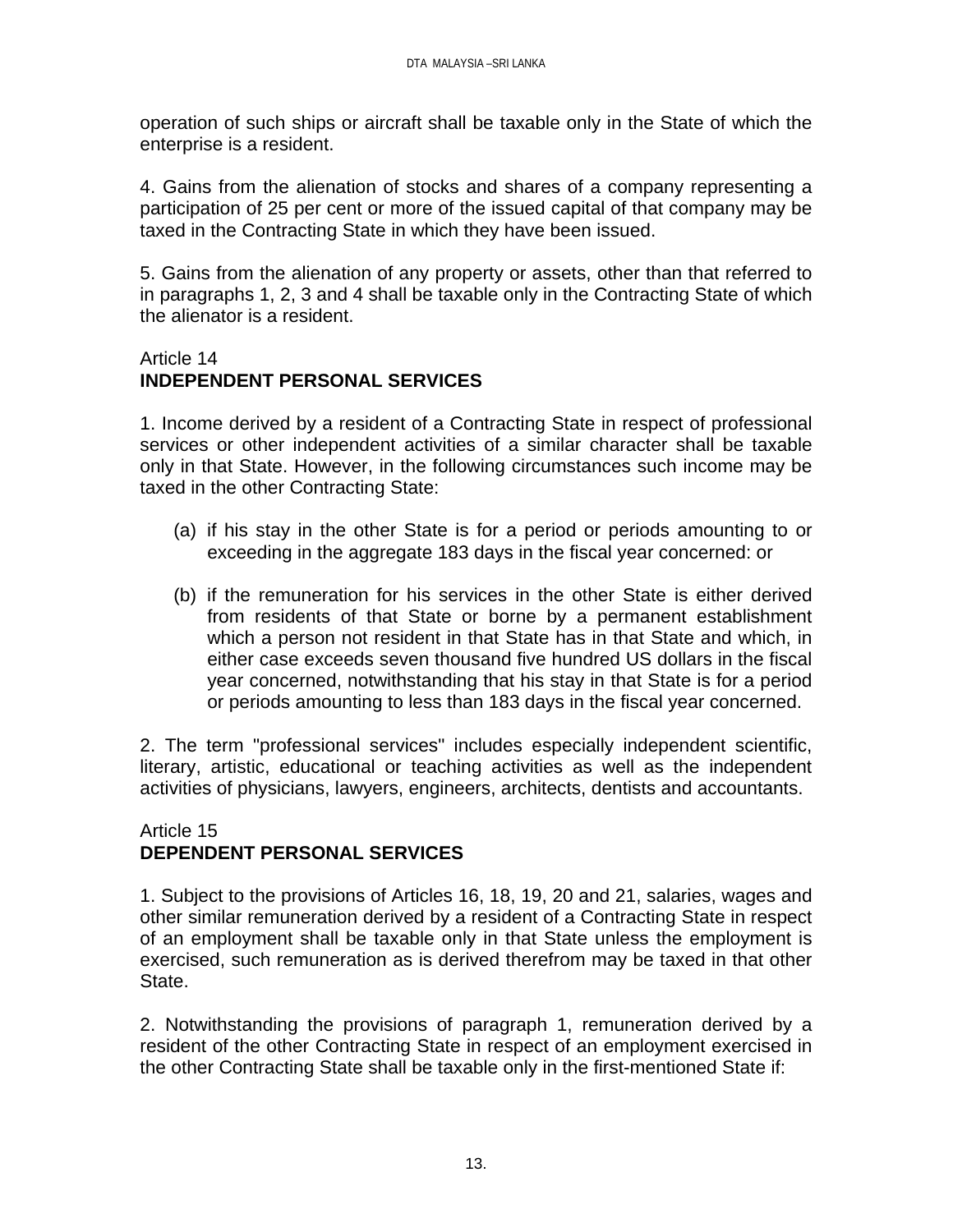- (a) the recipient is present in the other Contracting State for a period or periods not exceeding in the aggregate 183 days in the fiscal year concerned; and
- (b) the remuneration is paid by, or on behalf of, an employer who is not a resident of the other State; and
- (c) the remuneration is not borne by a resident of the other Contracting State or a permanent establishment which the employer has in the other State.

3. Notwithstanding the preceding provisions of this Article, remuneration in respect of an employment exercised aboard a ship or aircraft operated in international traffic by an enterprise of a Contracting State may be taxed in the State.

#### Article 16 **DIRECTORS' FEES**

Directors' fees and similar payments derived by a resident of a Contracting State in his capacity as a member of the board of directors of a company which is a resident of the other Contracting State, may be taxed in that other State.

### Article 17 **ARTISTES AND SPORTSMEN**

1. Notwithstanding the provisions of Articles 14 and 15 income derived by a resident of a Contracting State as an entertainer, such as a theatre, motion picture, radio or television artiste, or a musician, or as a sportsmen, from his personal activities as such exercised in the other Contracting State, may be taxed in that other State.

2. Where income in respect of personal activities exercised by an entertainer or a sportsmen himself but to another person, that income may, notwithstanding the provisions of Articles 7, 14 and 15, be taxed in the Contracting State in which the activities of the entertainer or sportsmen are exercised.

3. The provisions of paragraphs 1 and 2 shall not apply to remuneration or profits derived from activities exercised in a Contracting State if the visit to that State is directly or indirectly supported wholly or substantially from the public funds of the other Contracting State, a political subdivision, a local authority or a statutory body thereof.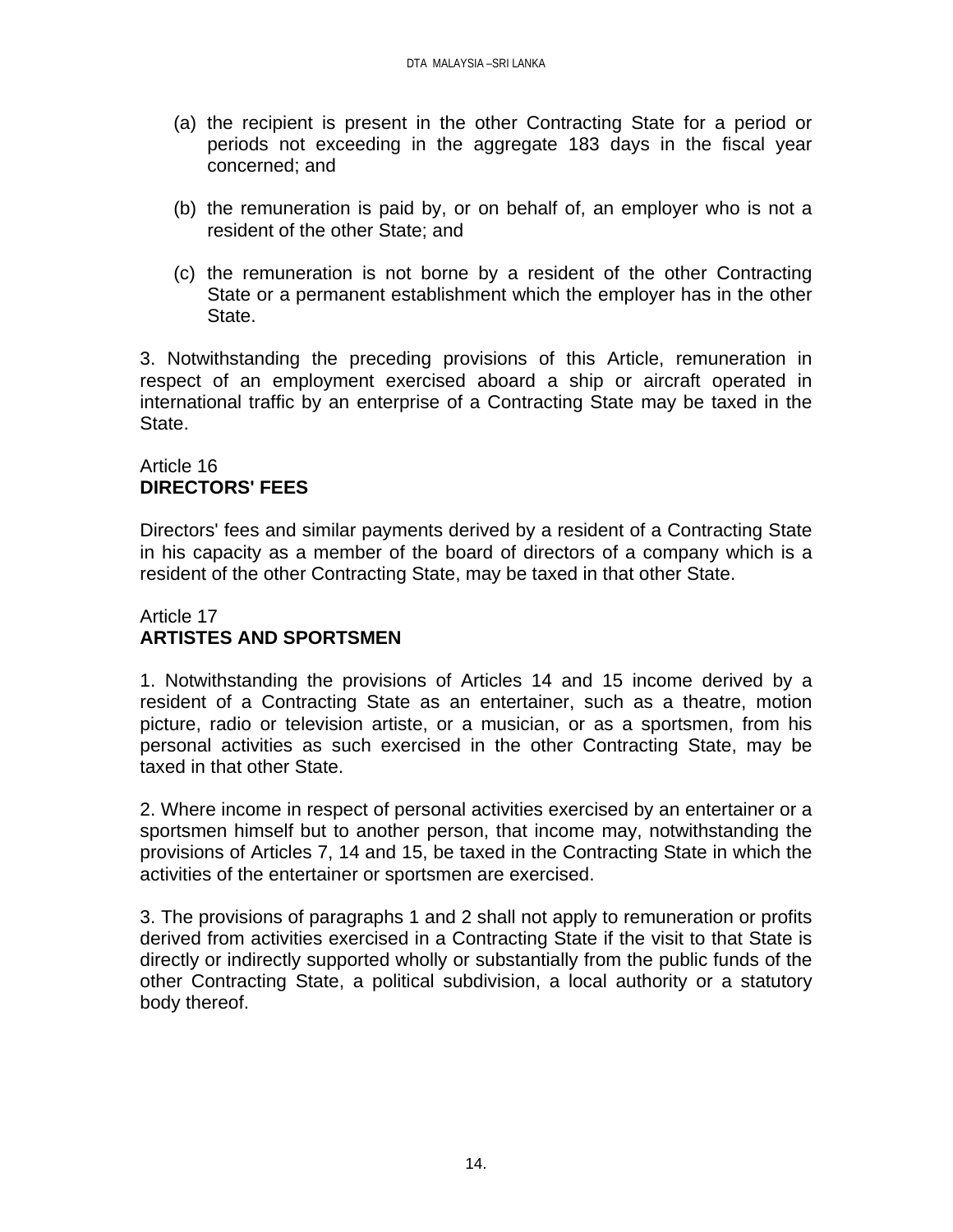#### Article 18 **PENSIONS AND ANNUITIES**

1. Subject to the provisions of paragraph 2 of Article 19, any pension and other similar remuneration for past employment or any annuity arising in a Contracting State and paid to a resident of the other Contracting State shall be taxable only in that other State.

2. The term "annuity" includes a stated sum payable periodically at stated times, during life or during a specified or ascertainable period of time, under an obligation to make the payments in return for adequate and full consideration in money or money's worth.

### Article 19 **GOVERNMENT SERVICE**

1. (a) Remuneration, other than a pension, paid by a Contracting State or a political subdivision or a local authority or a statutory body thereof to any individual in respect of services rendered to that State or political subdivision or local authority or statutory body thereof shall be taxable only in that State.

(b) However, such remuneration shall be taxable only in the other Contracting State if the services are rendered in that other State and the recipient is a resident of that other State who:

- (i) is a national of that other State, or
- (ii) did not become a resident of that other State solely for the purpose of performing the services.

2. Any pension paid by, or out of funds created by, a Contracting State or a political subdivision or a local authority or a statutory body thereof to any individual in respect of services rendered to that State or political subdivision or local authority or statutory body thereof shall be taxable only in that state.

3. The provisions of Articles 15, 16 and 18 shall apply to remuneration or pensions in respect of services rendered in connection with any business carried on by a Contracting State or a political subdivision or a local authority or a statutory body thereof.

#### Article 20 **STUDENTS AND TRAINEES**

An individual who is a resident of a Contracting State immediately before making a visit to the other Contracting State and is temporarily present in the other State solely: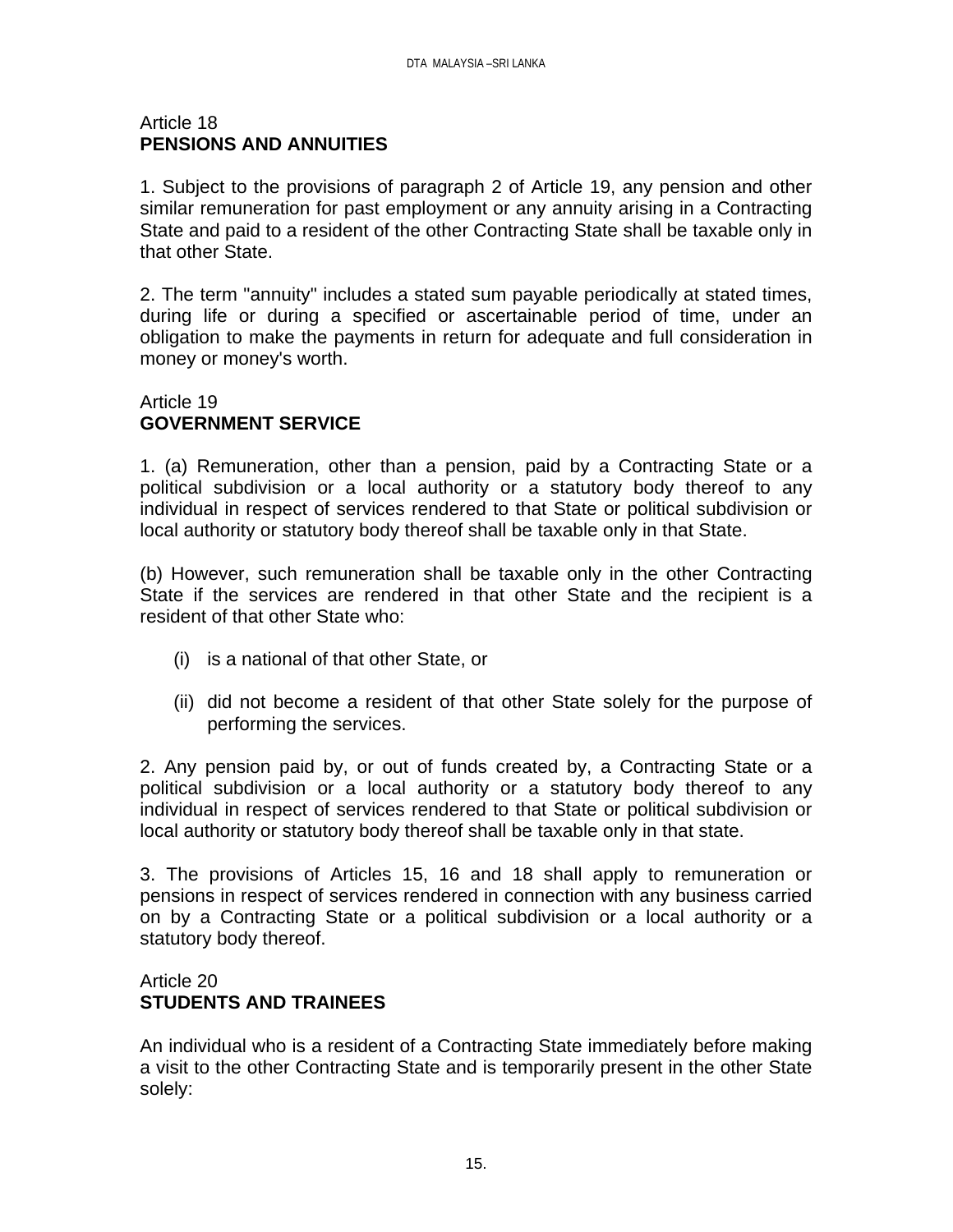- (a) as a student at a recognised university, college, school or other similar recognised educational institution in that other State;
- (b) as a business or technical apprentice; or
- (c) as a recipient of a grant, allowance or award for the primary purpose of study, research or training from the Government of either State or from a scientific, educational, religious or charitable organisation or under a technical assistance programme entered into by the Government of either State, shall be exempt from tax in that other State on:
	- (i) all remittances from abroad for the purposes of his maintenance, education, study, research or training;
	- (ii) the amount of such grant, allowance or award; and
	- (iii) any remuneration not exceeding US 3000 dollars per annum in respect of services in that other State provided the services are performed in connection with his study, research or training or are necessary for the purposes of his maintenance.

### Article 21 **TEACHERS AND RESEARCHERS**

1. An individual who is a resident of a Contracting State immediately before making a visit to the other Contracting State, and who, at the invitation of any public university, college, institution primarily for research purposes or other similar public institutions, visits that other State for a period not exceeding two years solely for the purpose of teaching or research or both at such public institution shall be exempt from tax in that other State on any remuneration for such teaching or research which is subject to tax in the first-mentioned Contracting State.

2. This Article shall not apply to income from research if such research is undertaken primarily for the private benefit of a specific person or persons.

### Article 22 **INCOME NOT EXPRESSLY MENTIONED**

Items of income of a resident of a Contracting State which are not expressly mentioned in the foregoing Articles of this Agreement shall be taxable only in that Contracting State except that if such income is derived from sources in the other Contracting State, it may also be taxed in that other State.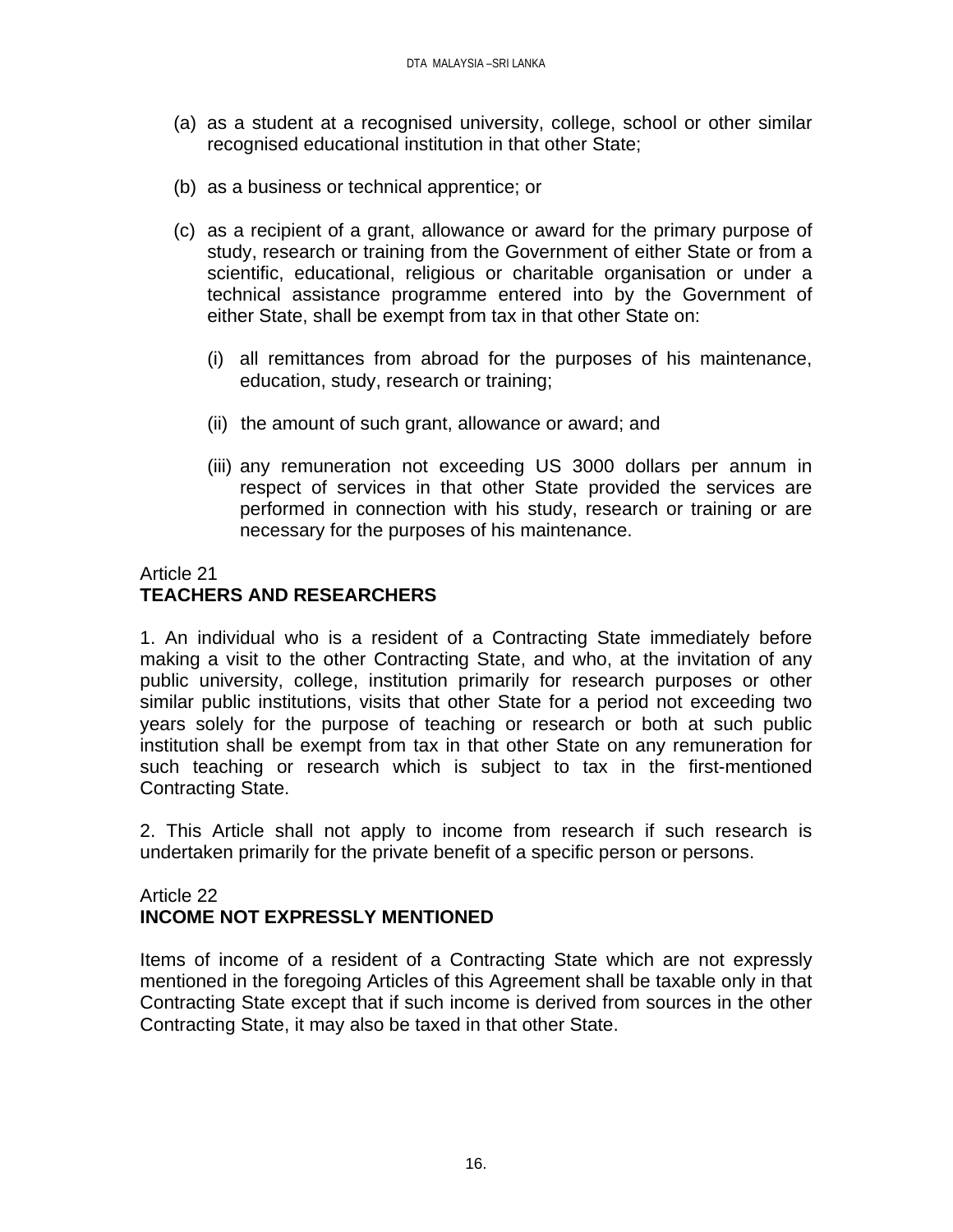#### Article 23 **ELIMINATION OF DOUBLE TAXATION**

1. The laws in force in either of the Contracting States shall continue to govern the taxation of income in the respective Contracting States except where express provision to the contrary is made in this Agreement. Where income is subject to tax in both Contracting States, relief from double taxation shall be given in accordance with the following paragraphs of this Article.

2. Subject to the laws of Malaysia regarding the allowance as a credit against Malaysian tax of tax payable in any country other than Malaysia, Sri Lanka tax payable under the laws of Sri Lanka and in accordance with this Agreement by a resident of Malaysia in respect of income derived from Sri Lanka shall be allowed as a credit against Malaysian tax payable in respect of that income. Where such income is a dividend paid by a company which is a resident of Sri Lanka to a company which is a resident of Malaysia and which owns not less than 15 per cent of the voting shares of the company paying the dividend, the credit shall take into account Sri Lanka tax payable by that company in respect of its income out of which the dividend is paid. The credit shall not, however, exceed that part of the Malaysian tax, as computed before the credit is given, which is appropriate to such item of income.

3. For the purposes of paragraph 2, the term "Sri Lanka tax payable" shall be deemed to include the amount of Sri Lanka tax which would, under the laws of Sri Lanka and in accordance with this Agreement, have been payable not been taxed at a reduced rate or exempted from Sri Lanka tax in accordance with the provisions of this Agreement and the special incentives under the Sri Lanka which were in force on the date of signature of this Agreement or any other provisions which may subsequently be introduced in Sri Lanka in modification of, or in addition to, those laws so far as they are agreed by the competent authorities of the Contracting States to be of a substantially similar character.

4. Subject to the laws of Sri Lanka regarding the allowance as a credit against Sri Lanka tax of tax payable in any country other than Sri Lanka, Malaysian tax payable under the laws of Malaysia and in accordance with this Agreement by a resident of Sri Lanka in respect of income derived from Malaysia shall be allowed as a credit against the Sri Lanka tax payable in respect of that income. Where such income is a dividend paid by a company which is a resident of Malaysia to a company which is a resident of Sri Lanka and which owns not less than 15 per cent of the voting shares of the company paying the dividend, the credit shall take into account Malaysian tax payable by that company in respect of its income out of which the dividend is paid. The credit shall not, however, exceed that part of the Sri Lanka tax, as computed before the credit is given, which is appropriate to such item of income.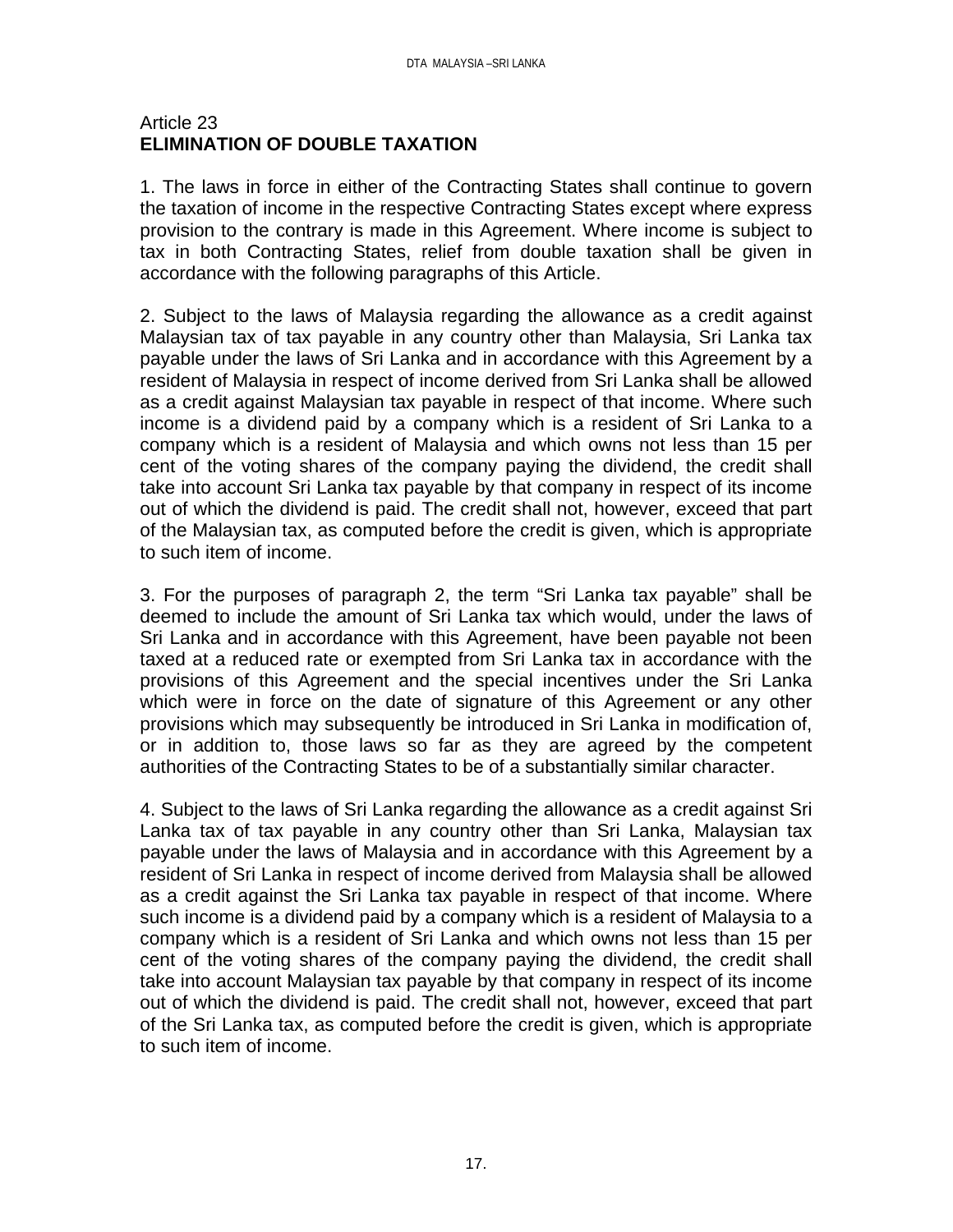5. For the purposes of paragraph 4, the term "Malaysian tax payable" shall be deemed to include the amount of Malaysian tax which would, under the laws of Malaysia and in accordance with this Agreement, have been payable on any income derived from sources in Malaysia had the income not been taxed at a reduced rate or exempted from Malaysian tax in accordance with the provisions of this Agreement and:

- (a) the special incentives under the Malaysian laws for the promotion of economic development of Malaysia which were in force on the date of signature of this Agreement or any other provisions which may subsequently be introduced in Malaysia in modification of, or in addition to, those laws so far as they are agreed by the competent authorities of the Contracting States to be a substantially similar character; and
- (b) interest to which paragraph 3 of Article 11 applies had that interest not been exempted from Malaysian tax in accordance with that paragraph.

### Article 24 **NON-DISCRIMINATION**

1. The nationals of a Contracting State shall not be subjected in the other Contracting State to any taxation or any requirement connected therewith which is other or more burdensome than the taxation and connected requirements to which nationals of that other State in the same circumstances are or may be subjected.

2. The taxation on a permanent establishment which an enterprise of a Contracting State has in the other Contracting State shall not be less favourably levied in that other State than the taxation levied on enterprises of that other State carrying on the same activities.

3. Enterprises of a Contracting State, the capital of which is wholly or partly owned or controlled, directly or indirectly, by one or more residents of the other Contracting State, shall not be subjected in the first-mentioned State to any taxation or any requirement connected therewith which is other or more burdensome than the taxation and connected requirements to which other similar enterprises of that first-mentioned State are or may be subjected.

4. Nothing in this Article shall be construed as obliging:

(a) a Contracting State to grant to individuals who are resident of the other Contracting State any personal allowances, reliefs and reductions for tax purposes on account of civil status or family responsibilities which it grants to its own residents; or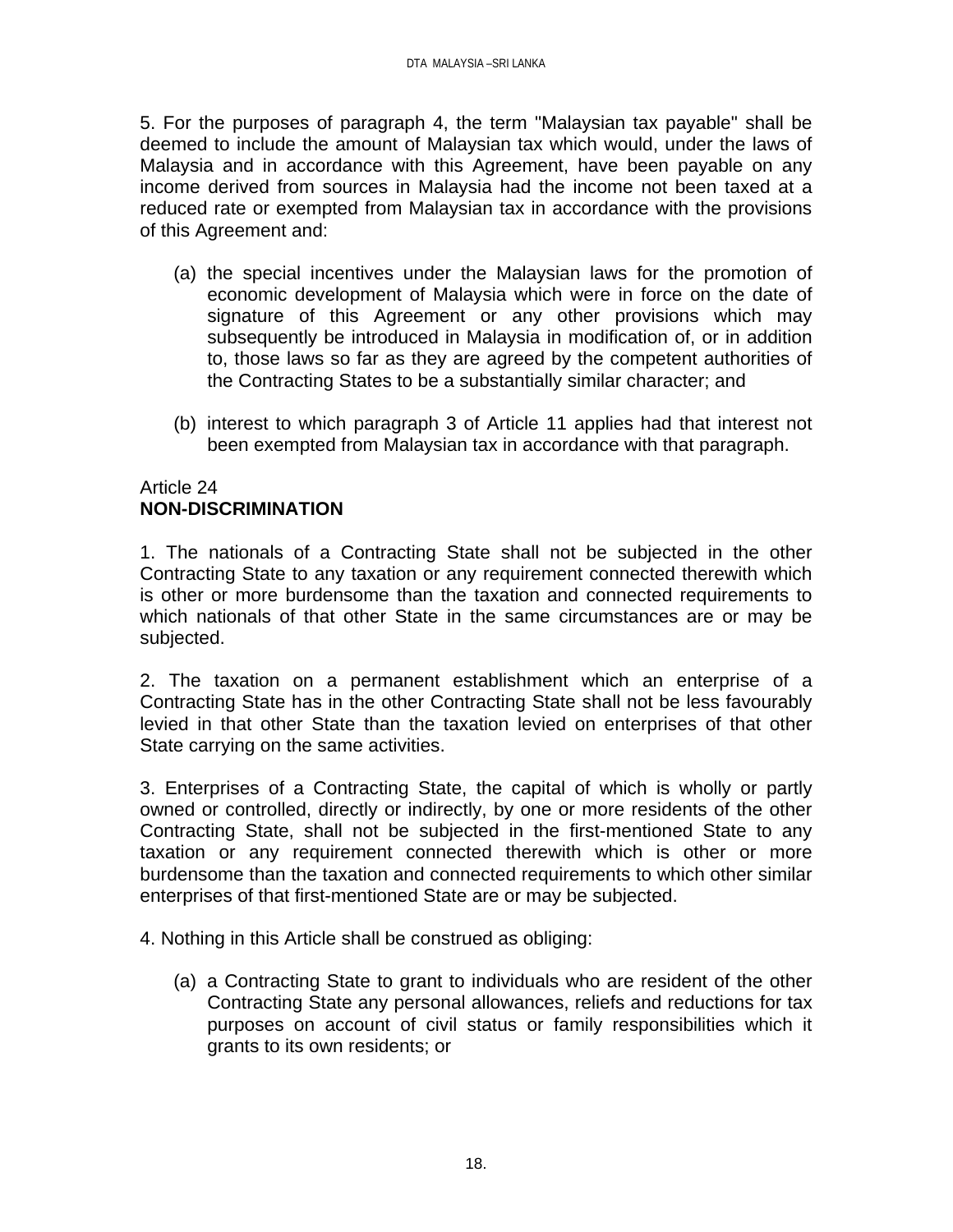(b) Malaysia to grant to nationals of Sri Lanka not resident in Malaysia those personal allowances, reliefs and reductions for tax purposes which are by law available on the date of signature of this Agreement only to nationals of Malaysia who are not resident in Malaysia.

5. In this Article, the term "taxation" means taxes to which this Agreement applies.

## Article 25 **MUTUAL AGREEMENT PROCEDURE**

1. Where a resident of a Contracting State considers that the actions of one or both of the Contracting States result or will result for him in taxation not in accordance with this Agreement, he may, notwithstanding the remedies provided by the taxation laws of those States, present his case to the competent authority of the State of which he is a resident or, if his case comes under paragraph 1 of Article 24, to that of the State of which he is a national. The case must be presented within three years from the first notification of the action resulting in taxation not in accordance with the provisions of the Agreement.

2. The competent authority shall endeavour, if the objection appears to it to be justified and if it is not itself able to arrive at an appropriate solution, to resolve the case by mutual agreement with the competent authority of the other Contracting State, with a view to the avoidance of taxation which is not in accordance with the Agreement. Any agreement reached shall be implemented notwithstanding any time limits in the domestic law of the Contracting States.

3. The competent authorities of the Contracting States shall endeavour to resolve by mutual agreement any difficulties or doubts arising as to the interpretation or application of the Agreement. They may also consult together for the elimination of double taxation in cases not provided for in the Agreement.

4. The competent authorities of the Contracting States may communicate with each other directly for the purposes of reaching an agreement in the proceeding paragraphs.

## Article 26 **EXCHANGE OF INFORMATION**

1. The competent authorities of the Contracting State shall exchange such information as is necessary for carrying out the provisions of this Agreement or for the prevention or detection of evasion or avoidance of taxes covered by this Agreement. Any information so exchanged shall be treated as secret and shall be disclosed only to persons or authorities (including a court or reviewing authority) concerned with the assessment, collection, enforcement or prosecution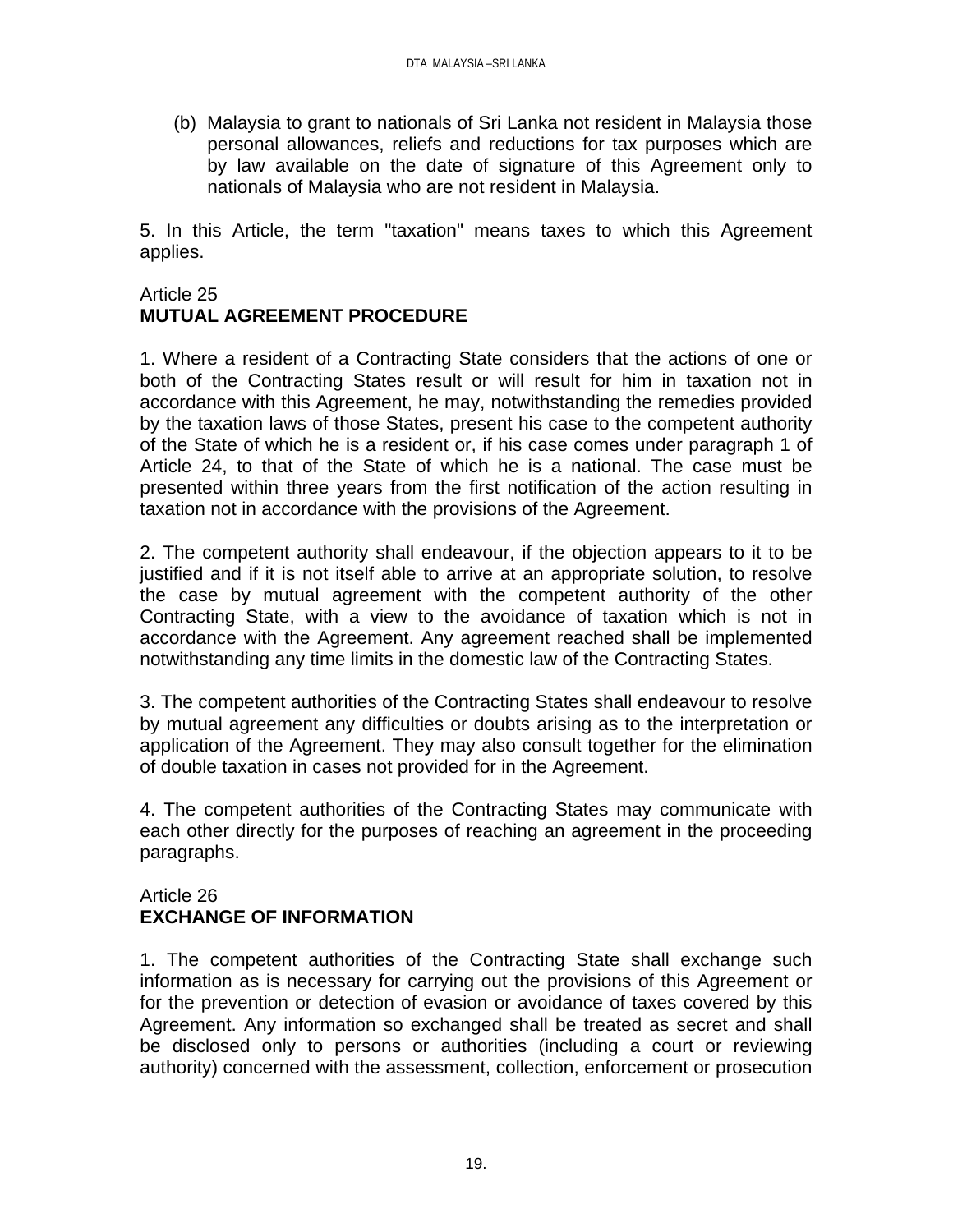in respect of, or the determination of appeals in relation to, the taxes which are the subject of the Agreement.

2. In no case shall the provisions of paragraph 1 be construed so as to impose on a Contracting State the obligation:

- (a) to carry out administrative measures at variance with the laws or the administrative practice of that or of the other Contracting State;
- (b) to supply particulars which are not obtainable under the laws or in the normal course of the administration of that or of the other Contracting State;
- (c) to supply information which would disclose any trade, business, industrial, commercial or professional secret or trade process, or information, the disclosure of which would be contrary to public policy.

### Article 27

# **DIPLOMATIC AND CONSULAR OFFICERS**

Nothing in this Agreement shall affect the fiscal privileges of diplomatic or consular officials under the general rules of international law or under the provisions of special agreements.

#### Article 28 **ENTRY INTO FORCE**

This Agreement shall enter into force on the date on which the Contracting States exchange notes through the diplomatic channel notifying each other that the last of such things has been done as is necessary to give this Agreement the force of law in Malaysia and Sri Lanka, as the case may be, and thereupon this Agreement shall have effect:

- (a) in Malaysia:
	- (i) in respects of taxes withheld at source, to income derived on or after the first day of January in the calendar year next following the year in which this Agreement enters into force; and
	- (ii) in respect of other taxes on income, to taxes chargeable for any year of assessment beginning on or after the first day of January of the second calendar year next following the year in which this Agreement enters into force and subsequent years of assessment;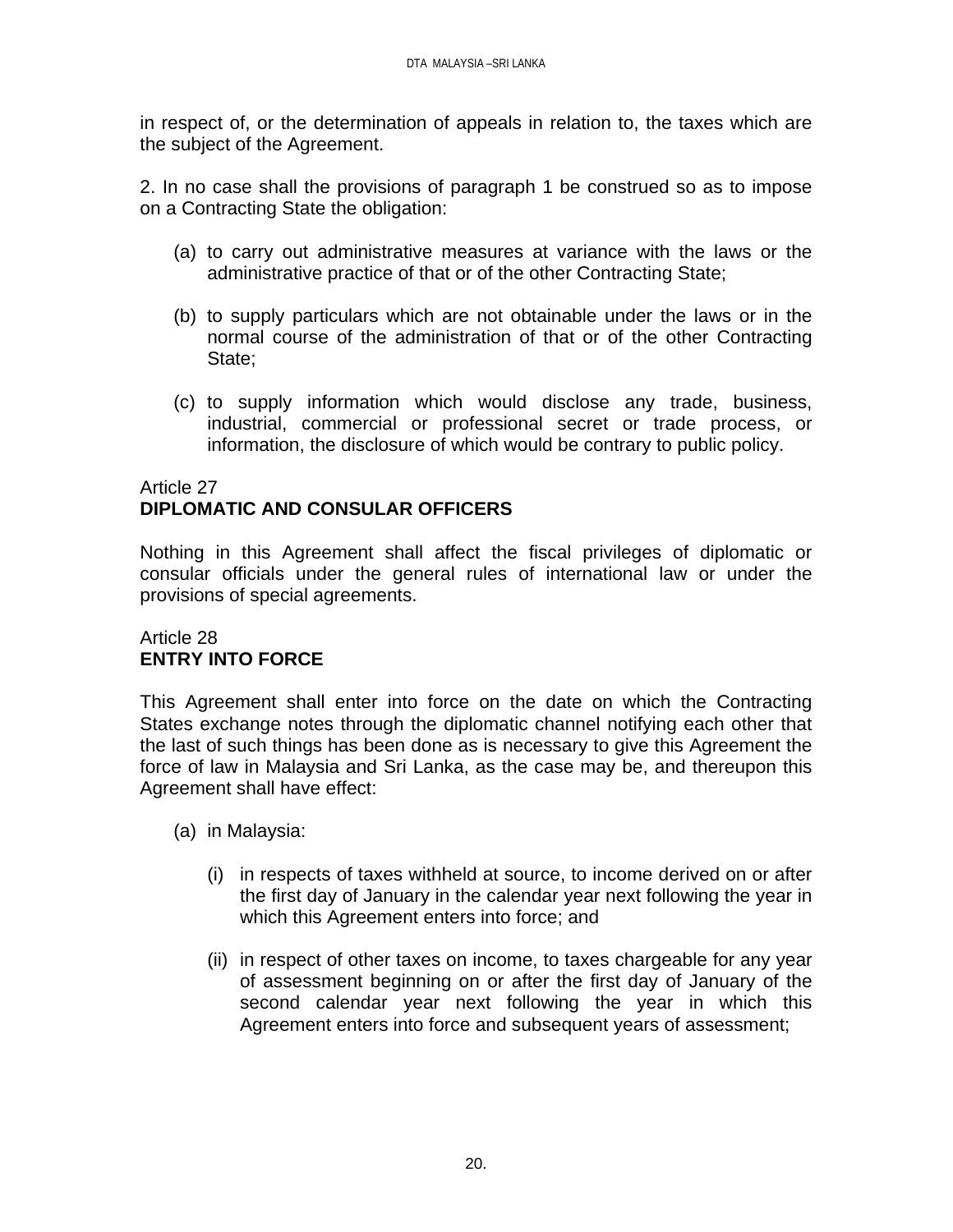b) in Sri Lanka:

in respects of income derived on or after the first day of April in the calendar year next following the year in which this Agreement enters into force

## Article 29 **TERMINATION**

This Agreement shall remain in effect indefinitely, but either Contracting States may terminate the Agreement, through diplomatic channels, by giving to the other Contracting State written notice of termination on or before June 30th in any calendar year after the period of five years from the date on which this Agreement enters into force. In such an event the Agreement shall cease to have effect:

- (a) in Malaysia:
	- (i) in respects of taxes withheld at source, to income derived on or after the first day of January in the calendar year next following the year in which the notice is given; and
	- (ii) in respect of other taxes on income, to taxes chargeable for any year of assessment beginning on or after the first day of January of the second calendar year next following the year in which the notice is given;
- (b) in Sri Lanka:

in respects of income derived on or after the first day of April in the calendar year next following the year in which the notice is given.

IN WITNESS whereof the undersigned, duly authorised thereto, by their respective Governments, have signed this Agreement.

DONE in duplicate at Kuala Lumpur this 16 day of September 1997, each in the Malay, Sinhala and English languages, the three texts being equally authentic. In the event of there being a dispute in the interpretation and the application of this Agreement, the English text shall prevail.